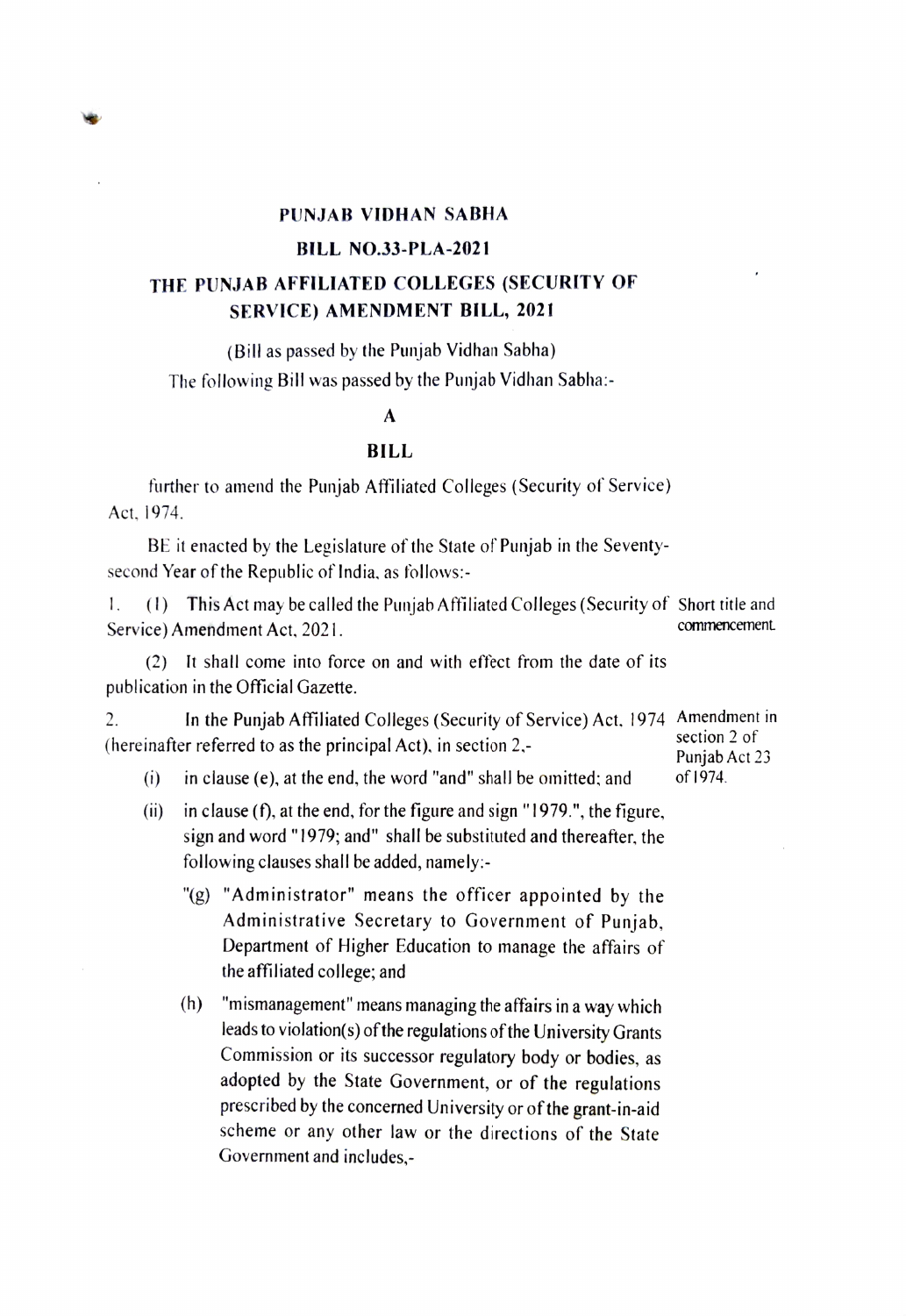|                                                           |  |       | instrumentalities or students; or                                                                                                                                                                                                                                                                                      |
|-----------------------------------------------------------|--|-------|------------------------------------------------------------------------------------------------------------------------------------------------------------------------------------------------------------------------------------------------------------------------------------------------------------------------|
|                                                           |  | (iii) | failure to take appropriate action under the Sexual Harassment of<br>Women at Workplace (Prevention, Prohibition and Redressal) Act,<br>2013 (Central Act No. 14 of 2013), despite having been called<br>upon to do so or failure to take appropriate steps for the protection<br>of the victim under the said Act; or |
|                                                           |  |       | (iv) taking pecuniary benefits by the members of the Managing<br>Committee; or                                                                                                                                                                                                                                         |
|                                                           |  | (v)   | taking actions which may defeat the national agenda of inclusive<br>education; or                                                                                                                                                                                                                                      |
|                                                           |  |       | (vi) violation of any other law applicable to the affiliated college.".                                                                                                                                                                                                                                                |
| Amendment in<br>section 6 of<br>Punjab Act 23<br>of 1974. |  |       | 3. In the principal Act, in section $6$ .                                                                                                                                                                                                                                                                              |
|                                                           |  | (a)   | in clause (ii), for the sign ";", the sign and word "; and" shall be<br>substituted;                                                                                                                                                                                                                                   |
|                                                           |  | (b)   | in clause (iii), for the words and sign "charge; and", the word and<br>sign "charge." shall be substituted; and                                                                                                                                                                                                        |
|                                                           |  |       |                                                                                                                                                                                                                                                                                                                        |

(c) clause (iv) shall be omitted.

 $a$  mendment in 4. In the principal Act, in section 7-A,-

Experise 7-A of for sub-section (3), the following sub-section shall be substituted,  $\frac{\text{unipb} Act 23}{}$  $f1974.$  namely:-

> 3) The Chairman of an Educational Tribunal, shall be appointed by the State Government in consultation with the Chief Justice of the Punjab and Haryana High Court. The members of an Educational Tribunal shall be appointed by the State Govemment."; and

(i) after sub-section (13), the following sub-section shall be added, namely:-

"(14) Every order made by the Tribunal shall be enforced by it in the same manner as if it were a decree made by the court in a suit before it, and the provisions of Order XXI of the First Schedule to the Code of Civil Procedure, 1908, shall apply.".

2

- failure to comply with the conditions of affiliation laid down by the University: or (i)
- misappropriation or misapplication of grants or funds received from the State Government. Government of India or through any of its (ii)
- Women at Workplace (Prevention, Prohibition and Redressal) Act. 2013 (Central Act No. 14 of 2013), despite having been called upon to do so or failure to take appropriate steps for the protection
- 
- $(v)$  taking actions which may defeat the national agenda of inclusive